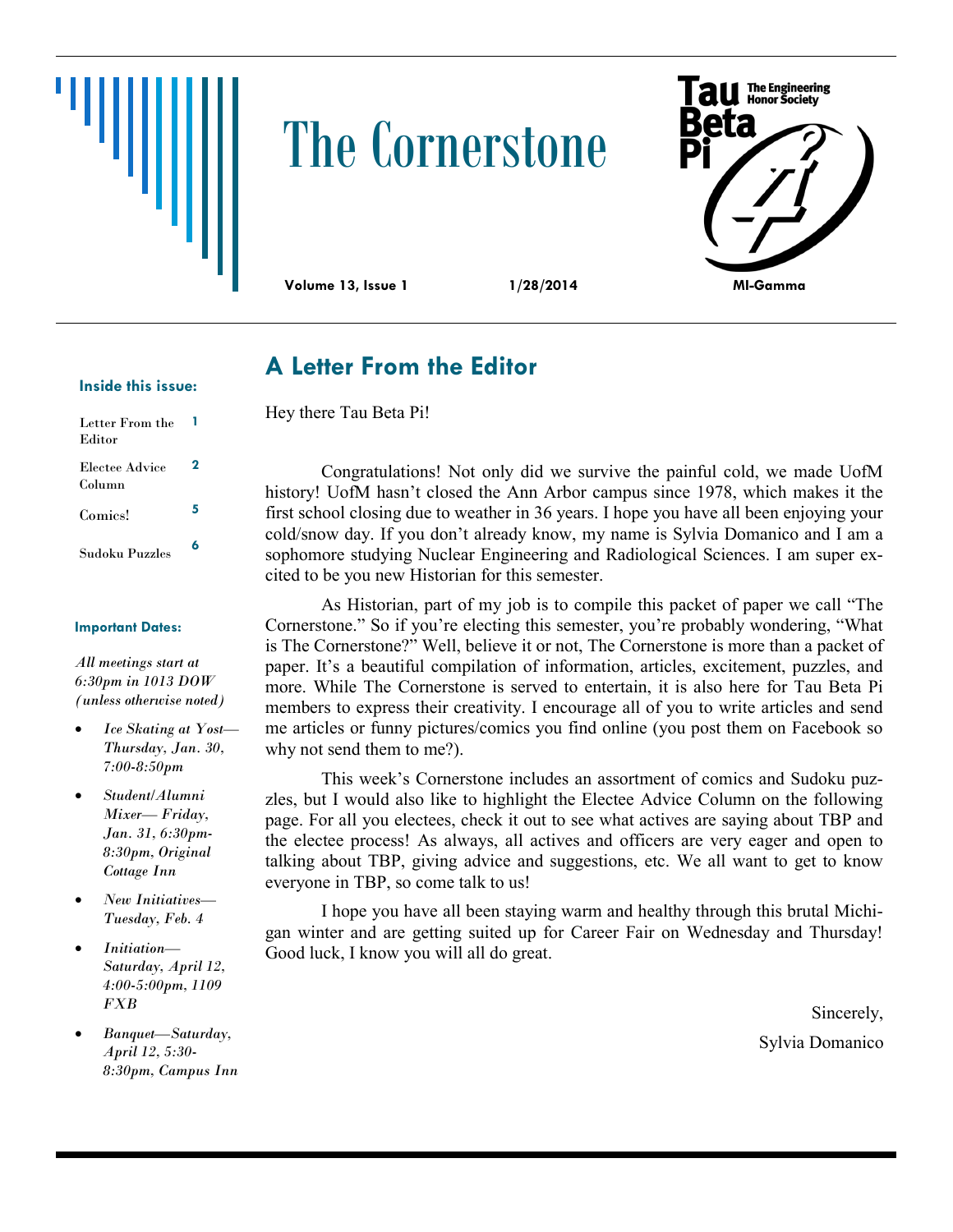# **Electee Advice Column**

Here at Tau Beta Pi, us actives are excited to have so many new and talented students joining us this semester. Below you will find a short and informative Q and A with current active members. They have graciously shared some of their experiences with TBP and some advice for electees as they embark on their journey towards initiation. Enjoy!

# **Q:Why TBP?**

**A: "**Why not? Ok, that might not be a very compelling answer. In truth, there are a lot of *great people* in the organization. It is worth your time and effort to get to know them as they could very well be some of your *best friends* in a few years time. It's also a collection of very smart people, so if you are ever stuck trying to solve a problem for class or research, this could very well be your best place to find help."

-Andy Boucher, Advisor

"It's really easy to get silo-ed into your major, joining a group like TBP allows you to meet *passionate, driven people* from every major in the college. It's also a great avenue for getting some *experience taking on a leadership role,* however big or small. And if you want to participate in an activity that isn't yet happening, TBP has the resources and the people to help you make that a reality."

-Mike Hand, Advisor

# **Q: What's your favorite memory from TBP?**

**A:** "*Career Fair\** is pretty near the top, just being involved in something so big and so impactful is pretty awesome. It also gave me material for every interview I've ever had, so that's cool. The networking with TBP members from other chapters that can happen periodically is also great."

-Mike Hand

*"Career Fair.* It's always a great accomplishment to finish putting together a large event with your classmates that benefits so many students."

-Andy Boucher

"Making it to the semi-finals in *3 on 3 basketball*." -Leo Devota, Corporate Relations Officer

# **Q: How has TBP benefited you?**

**A:** "It helped me refine my *leadership* and *time management* skills. These will be invaluable to me in my future career. "

-Andy Boucher

"*Networking* with great people. Leadership experience to round out my education. Meeting a lot of my close friends. Learning practical skills from the projects I've participated in."

-Mike Hand

"I made a lot of *good friends*." -Leo Devota

\*Fall Career Fair is run by TBP and SWE and should not be confused with the Winter Career Fair.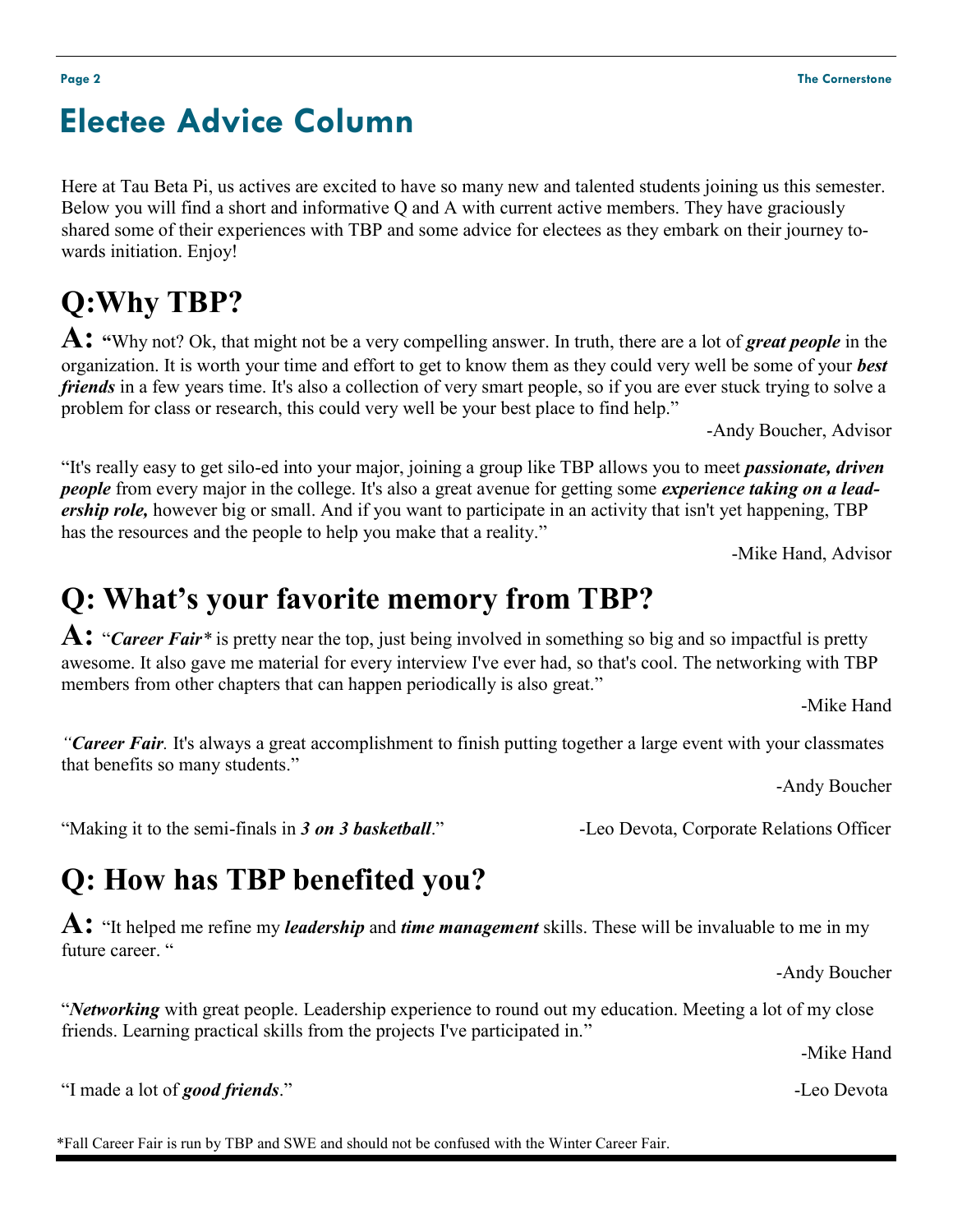### **Volume 13, Issue 1 Page 3 Electee Advice Column (cont'd)**

# **Q: What advice do you have regarding completing electee requirements?**

**A:** "*Spread your hours* out or you'll kick yourself when you still have lots of things left to do and finals are looming."

-Anonymous

"*Treat it like a syllabus.* Record all deadlines and make a plan to do X requirement by Y date. You don't want to be in a situation where you realize you only have one week to get 10 hours."

-Anonymous

-Leo Devota

"TG's are a great way to get answers to the electee exam and also to get member signatures."

"*Start Early.* The more you get done before classes ramp up the better. Find big service projects to knock out large chunks of your hours at once. I got almost 2/3 of mine through Career Fair and I was much better for it." -Mike Hand

"*Make a plan* at the beginning of the process for how you are going to get all of your hours done. Then all you need to do is stick with that plan. The trap most people who fail to complete the requirements fall into is not having a plan and then having too many requirements left at the end of the semester and not a means for getting them all done."

-Andy Boucher

"Do things when you're not busy. Have an awkward 30 min between classes? Go to the Bullpen and interview actives or ask officers to help you complete your electee exam. Have an hour to spare for dinner? Go to a social with food and bring your electee exam. Also, work on your electee exam with other people, especially your electee group! Your group and group leaders are here to help."

-Sylvia Domanico, Historian

# **Q: What advice do you have regarding service hours?**

**A:** "*Plan early. Sign-up quickly.* Spots fill up quick. If you're already involved in other stuff, don't worry about it too much because it should be pretty easy. I only had to sign-up for one thing on the event calendar between required service events (e.g. MindSET, tutoring) and stuff I was already involved in when I was an electee."

-Anonymous

"Find something that *fits your passion* and go all in on that. If you don't see something on the calendar that really makes you excited, talk to the Service Coordinator as there may be other activities being planned, or who knows maybe you could plan something yourself!"

"MindSET is the easiest way to get lots of hours quickly." -Anonymous

"Get hours done in *big chunks* (e.g. MindSET), or regularly like an *hour a week* (e.g. tutoring, Sequoia Place, New Initiatives)."

-Mike Hand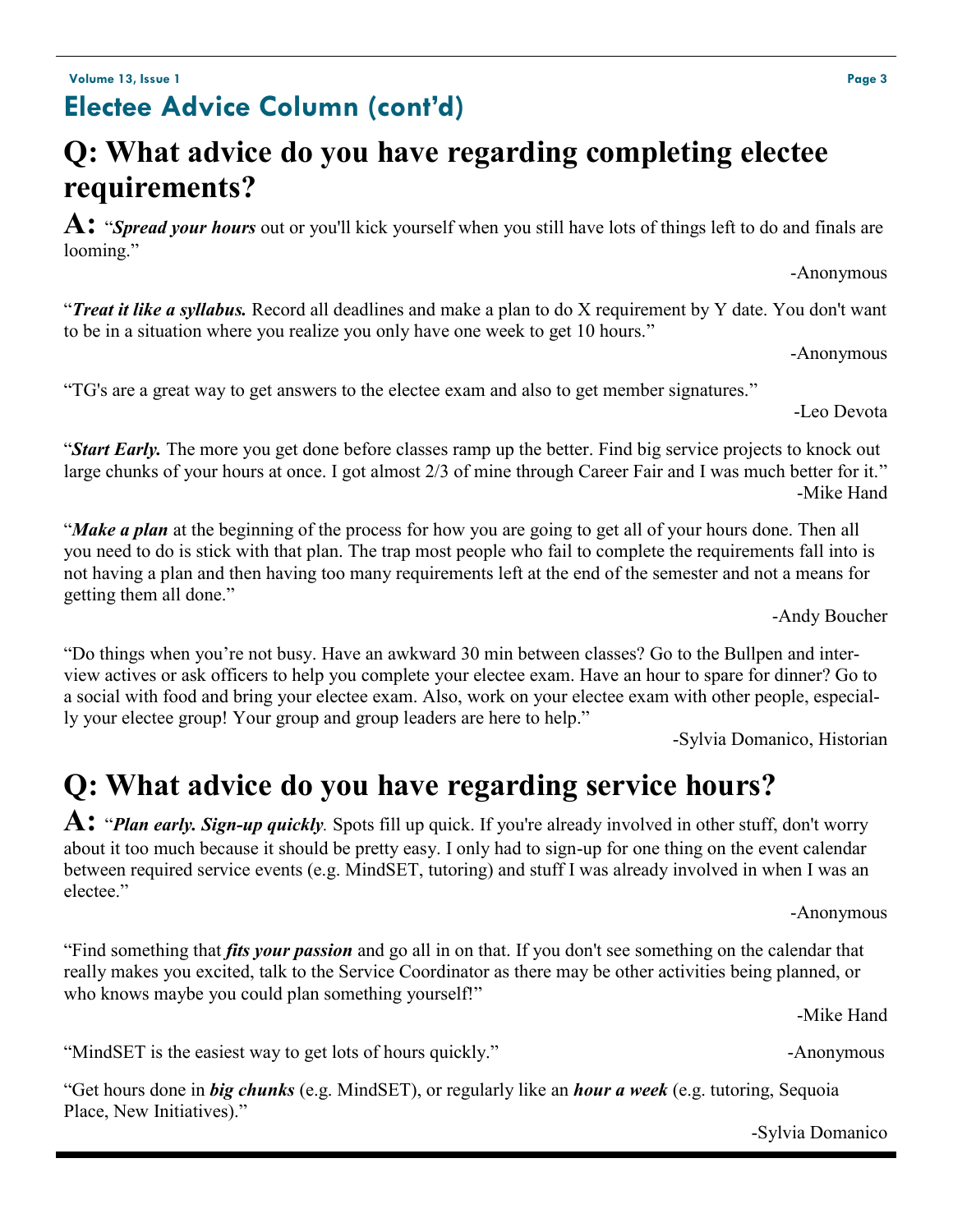### **Electee Advice Column (cont'd)**

### **Q: What advice do you have regarding service hours? (cont'd)**

"Figure out what types of *service you enjoy* the most and then find service projects that are similar to that. If you like hands on activities and being outside, pick activities like Habitat for Humanity. If you prefer being inside and less active, then something like Sequoia Place might be a better fit. Also talk with the service coordinator about what other possibilities might be available later in the semester. Not all service projects are up on the website at the beginning of the semester, but the service coordinator will have a good idea of what will be available later."

-Andy Boucher

Long story short: "*Volunteer early. Volunteer often.*" and a set of the set of the set of the set of the set of the set of the set of the set of the set of the set of the set of the set of the set of the set of the set of

### **Q: What are some things you encourage electees to take advantage of?**

**A:** "*Free food* at a number of the different socials. The TG's are the best for this as you can't go wrong with BW's wings. But the game nights are also a hidden gem as you can get some free food while hanging out and playing games."

-Andy Boucher

"*Don't wait* to get involved. There are a lot of ways for you to get involved beyond just the bare minimum even as electees. Want to get a leg up on networking or a little exposure to people at nationals? Join the professional development committee. Want to go to a particular type of social, but it's not on the calendar? Talk to the Activities Officer and you can probably get assistance to make it happen and get some leadership experience in the process."

"TG's, IM Sports, Laser Tag, Rock 'N' Bowl." -Leo Devota

"Get to know other *people* in TBP!" -Anonymous

"If you want a *leadership* role, TBP is the way to go. Run for an officer position (even right after you initiate), become a group leader, or lead a service project. There are so many ways to get and stay involved." -Sylvia Domanico

Being an electee is rewarding and fun. If there is anything you take away from this column I hope it is this:

 Meet electees, actives, officers, and grads through meetings, service hours, socials, IM sports, and office hours

- Don't be overwhelmed, electing can be low-stress if you budget your time wisely and start early
- Take advantage of everything TBP has to offer
- Have fun!

In addition, if you have any questions, always remember to ask your group leaders or to attend office hours at the Bullpen (10:30-3:30 Mon-Thurs in1226 EECS). For further inquiries, electees should contact the Vice President, Ki-Joo Sung (sungkj@umich.edu), and grad electees should contact the grad student coordinator, Michael Benson (mlbenson@umich.edu).

-Mike Hand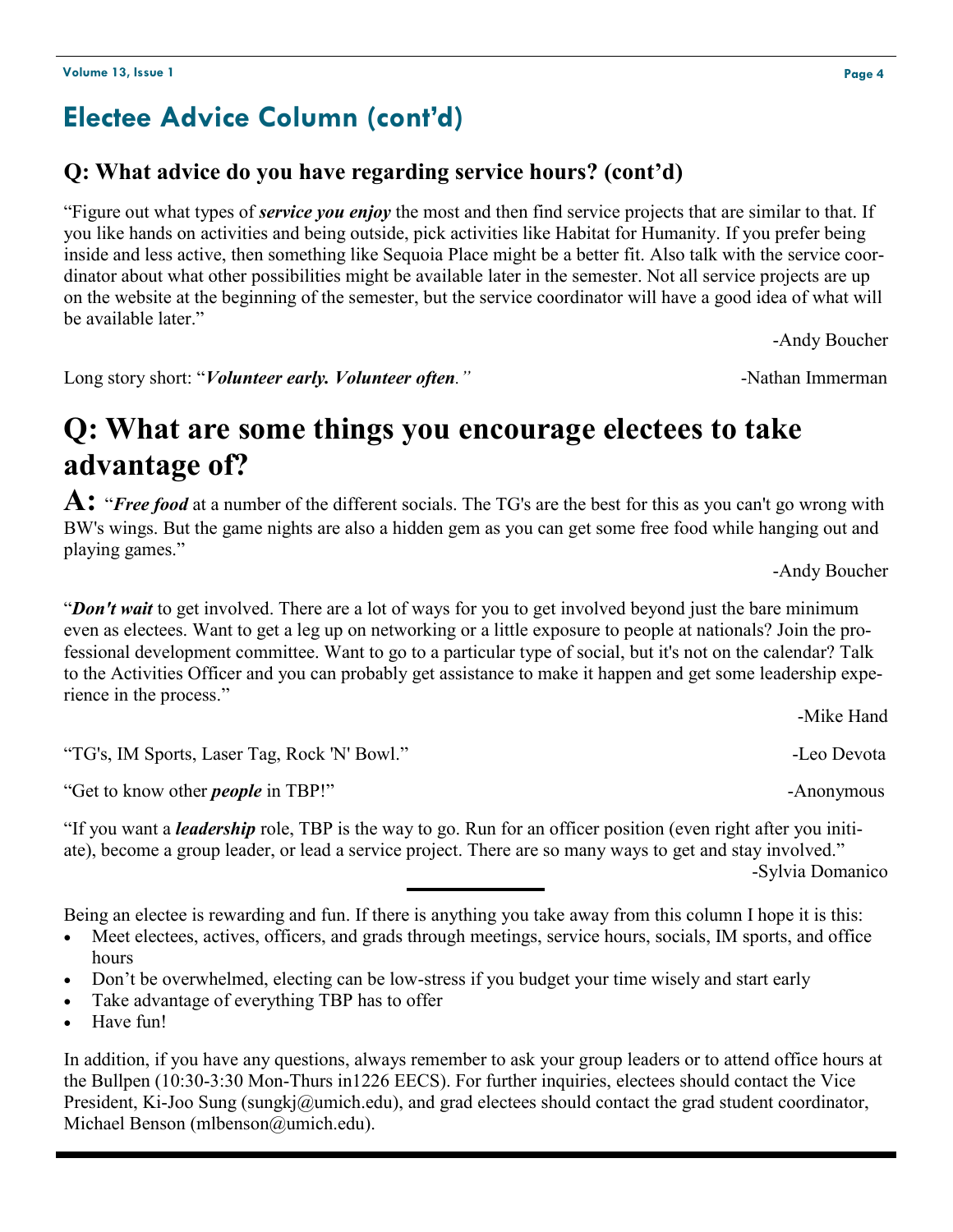### **Comics!** *Courtesy of www.xkcd.com*

In light of Career fair coming up, here are some comics on networking and interviews!



And just because: Pi v. Tau!

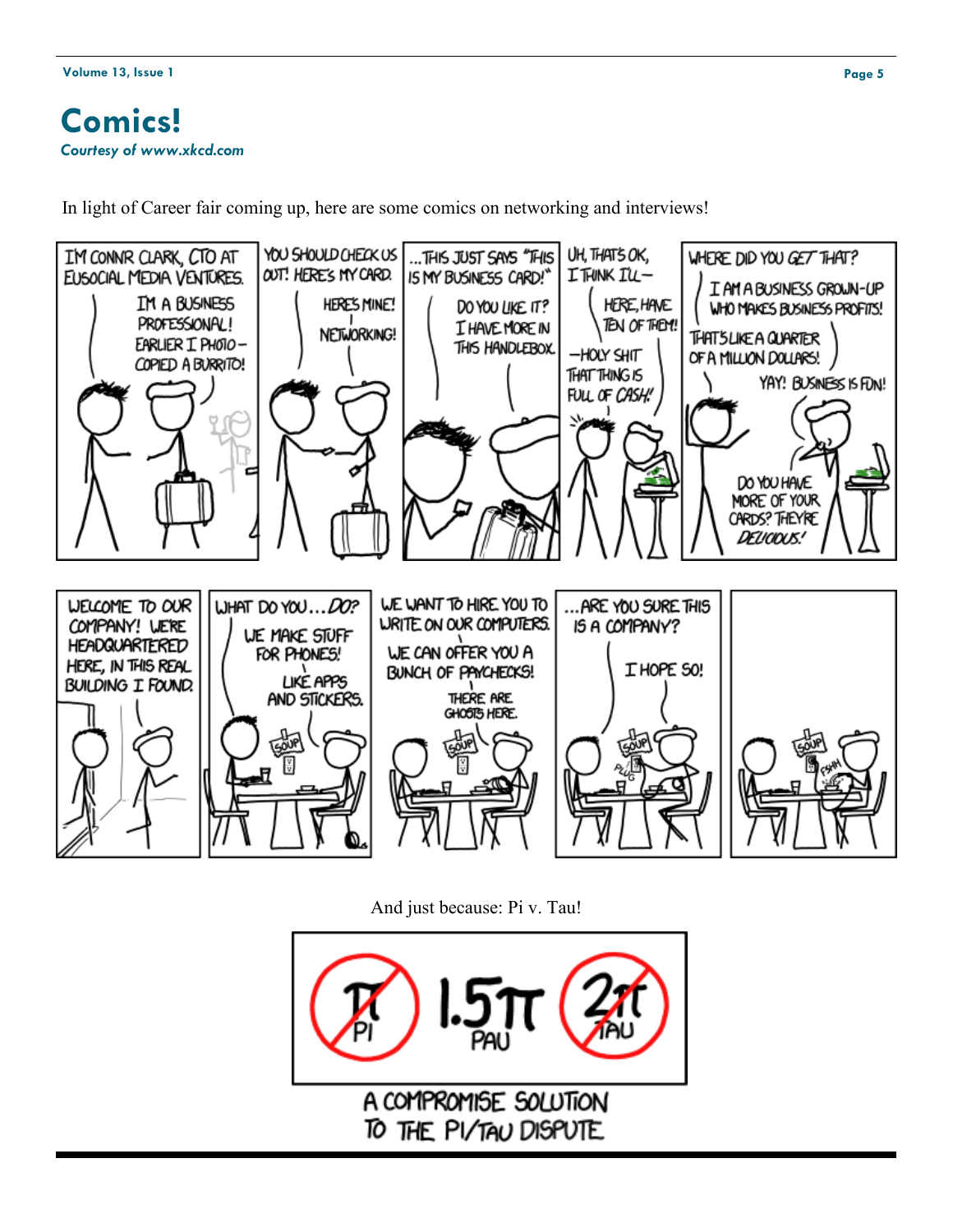### *Sudoku Puzzles*

|                  | $\boldsymbol{6}$ |                | $\overline{\mathbf{5}}$ |                          | $\overline{9}$          | $\overline{2}$          |                  |                         |
|------------------|------------------|----------------|-------------------------|--------------------------|-------------------------|-------------------------|------------------|-------------------------|
|                  |                  |                | $\overline{\bf{4}}$     |                          |                         |                         |                  |                         |
|                  | $\mathbf{1}$     |                |                         | 7                        | $\overline{2}$          | 8                       |                  | $\overline{\mathbf{5}}$ |
|                  |                  |                |                         | $\overline{2}$           | $\overline{5}$          |                         |                  | $\boldsymbol{9}$        |
| $\boldsymbol{9}$ |                  | $\mathbf{1}$   |                         |                          |                         | $\overline{\mathbf{4}}$ |                  | 8                       |
| $\overline{2}$   |                  |                | 9                       | $\overline{\mathcal{L}}$ |                         |                         |                  |                         |
| 8                |                  | 6              | $\mathbf{1}$            | 9                        |                         |                         | $\boldsymbol{5}$ |                         |
|                  |                  |                |                         |                          | 7                       |                         |                  |                         |
|                  |                  | $\overline{2}$ | $\boldsymbol{6}$        |                          | $\overline{\mathbf{3}}$ |                         | 4                |                         |

Puzzle 1: Easy

Puzzle 2: Medium

|                         | 7                       |                  | $\overline{\mathbf{5}}$ | 8                |                |                  | $\boldsymbol{2}$ |                     |
|-------------------------|-------------------------|------------------|-------------------------|------------------|----------------|------------------|------------------|---------------------|
| $\overline{\mathbf{5}}$ |                         | $\boldsymbol{6}$ |                         |                  |                |                  |                  | 8                   |
|                         | $\bf{8}$                |                  |                         | $\boldsymbol{9}$ | 6              |                  | $\boldsymbol{5}$ |                     |
| $\boldsymbol{2}$        |                         |                  |                         |                  |                |                  | $\mathbf 1$      |                     |
|                         |                         | 8                | $\mathbf{1}$            |                  | $\overline{4}$ | $\boldsymbol{6}$ |                  |                     |
|                         | $\overline{\mathbf{5}}$ |                  |                         |                  |                |                  |                  | $\boldsymbol{2}$    |
|                         | $\mathbf{1}$            |                  | $\mathbf{3}$            | 4                |                |                  | $\boldsymbol{6}$ |                     |
| 7                       |                         |                  |                         |                  |                | $\overline{2}$   |                  | $\overline{\bf{4}}$ |
|                         | 3                       |                  |                         | $\boldsymbol{5}$ | 7              |                  | 8                |                     |

| <b>ay</b> The Engineering |
|---------------------------|
|                           |
|                           |
|                           |
|                           |

|                         |                | $\boldsymbol{6}$        | 7                       |                  |                  | $\boldsymbol{9}$    |                     |                  |
|-------------------------|----------------|-------------------------|-------------------------|------------------|------------------|---------------------|---------------------|------------------|
|                         |                | $\overline{\mathbf{2}}$ | $\mathbf{1}$            |                  | $\boldsymbol{6}$ |                     | $\overline{\bf{4}}$ |                  |
| $\mathbf{3}$            |                |                         |                         | $\boldsymbol{9}$ |                  |                     |                     | $\boldsymbol{6}$ |
|                         | $\overline{2}$ | $\mathbf{3}$            |                         |                  | $\boldsymbol{9}$ |                     |                     |                  |
| $\overline{\mathbf{5}}$ | 9              |                         |                         |                  |                  |                     | $\mathbf{3}$        | 8                |
|                         |                |                         | $\overline{\mathbf{3}}$ |                  |                  | $\boldsymbol{2}$    | $\boldsymbol{5}$    |                  |
| $\mathbf{1}$            |                |                         |                         | $\boldsymbol{6}$ |                  |                     |                     | $\mathbf{3}$     |
|                         | $\mathbf{3}$   |                         | $\overline{\mathbf{5}}$ |                  | $\mathbf{1}$     | $\boldsymbol{6}$    |                     |                  |
|                         |                | $\boldsymbol{9}$        |                         |                  | $\mathbf{3}$     | $\overline{\bf{4}}$ |                     |                  |

Puzzle 3: Hard